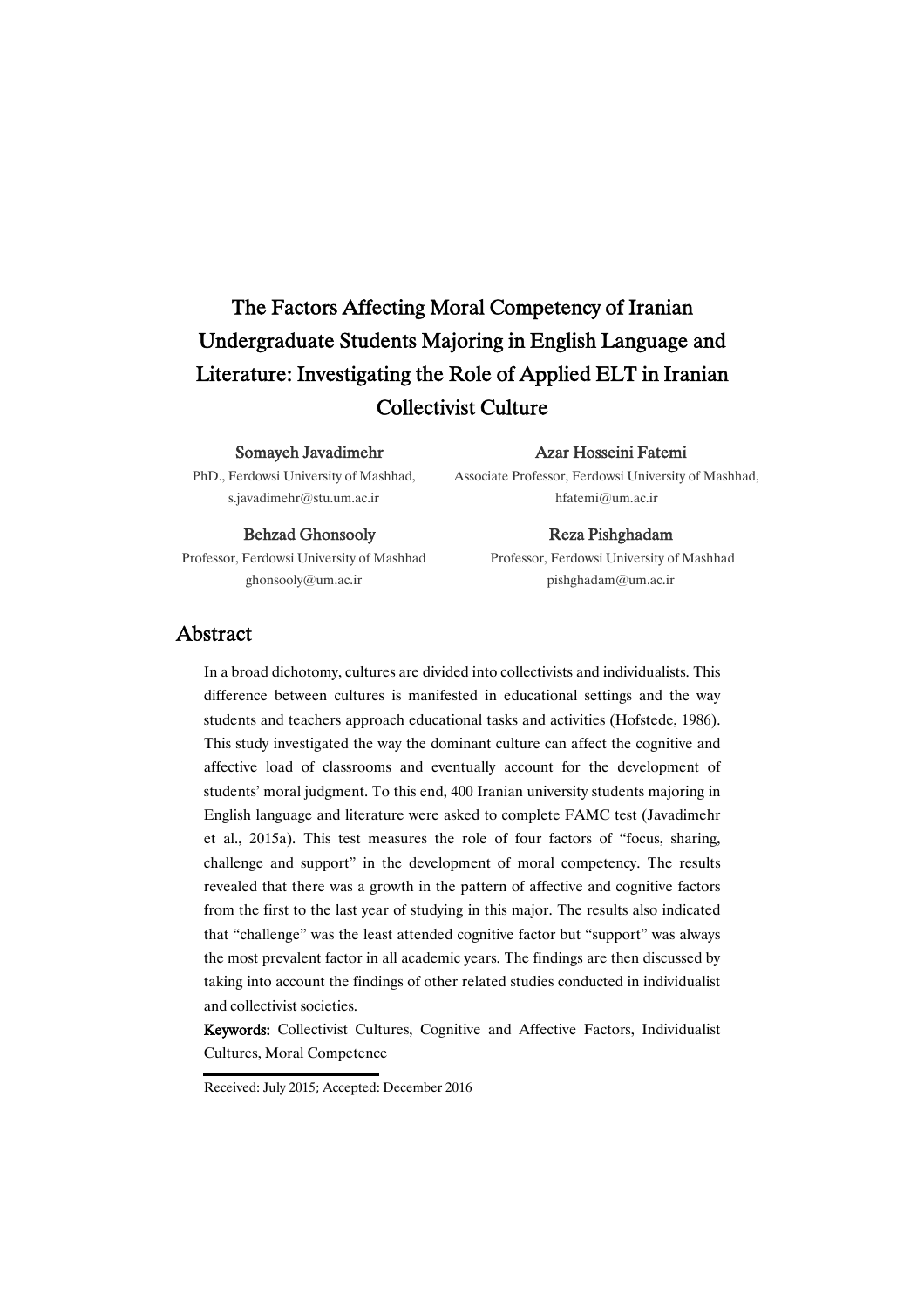# 1.Introduction

In a general categorization, cultures are divided into the ones related to collectivist and those related to individualist societies (Hofstede, 1986). This dichotomy has attributed specific features including various aspects of peoples' life from their daily interactions to government's large-scale social policies to each of these two cultures. One aspect which is influenced by the dominant culture of the society is pedagogy. In fact, culture can shape people's attitude toward education in different ways. For instance, obtaining academic degree can be considered as either merely a tool to gain social prestige as is the case in collectivist cultures or improving one's economic worth and self-respect in individualist societies (Hofstede, 1986, Hoff, Kshetramade, Fehr, 2011). Another example is the way these cultures can form people's views about educational certificates. In collectivist cultures, certificates are important and are displayed on walls, however, they have only symbolic values in societies with individualist cultures (Hofstede, 1986). There are ample examples of these differences to be convinced that this dichotomy between cultures can account for differences between educational achievements. Today transformative pedagogy with change as its ultimate goal is the subject of interest among the practitioners of the field of education (Tylor, 1997, Mezirow, 1997). This change can occur in both personal and social levels (Freire, 1970) and can affect many human traits. One of humanitarian impacts of transformative pedagogy is students' moral competency.

Moral competency has a long history both in psychology and education as many research studies have revealed that education has a strong effect on the development or even regression of moral judgment (Cummings & Maddux, 2001, Kohlberg, 1969; Lind, 1985, 2012; Modgil & Modgil, 1976; Räder & Wakenhut, 1984; Wakenhut, 1984). In other words, proper education can tap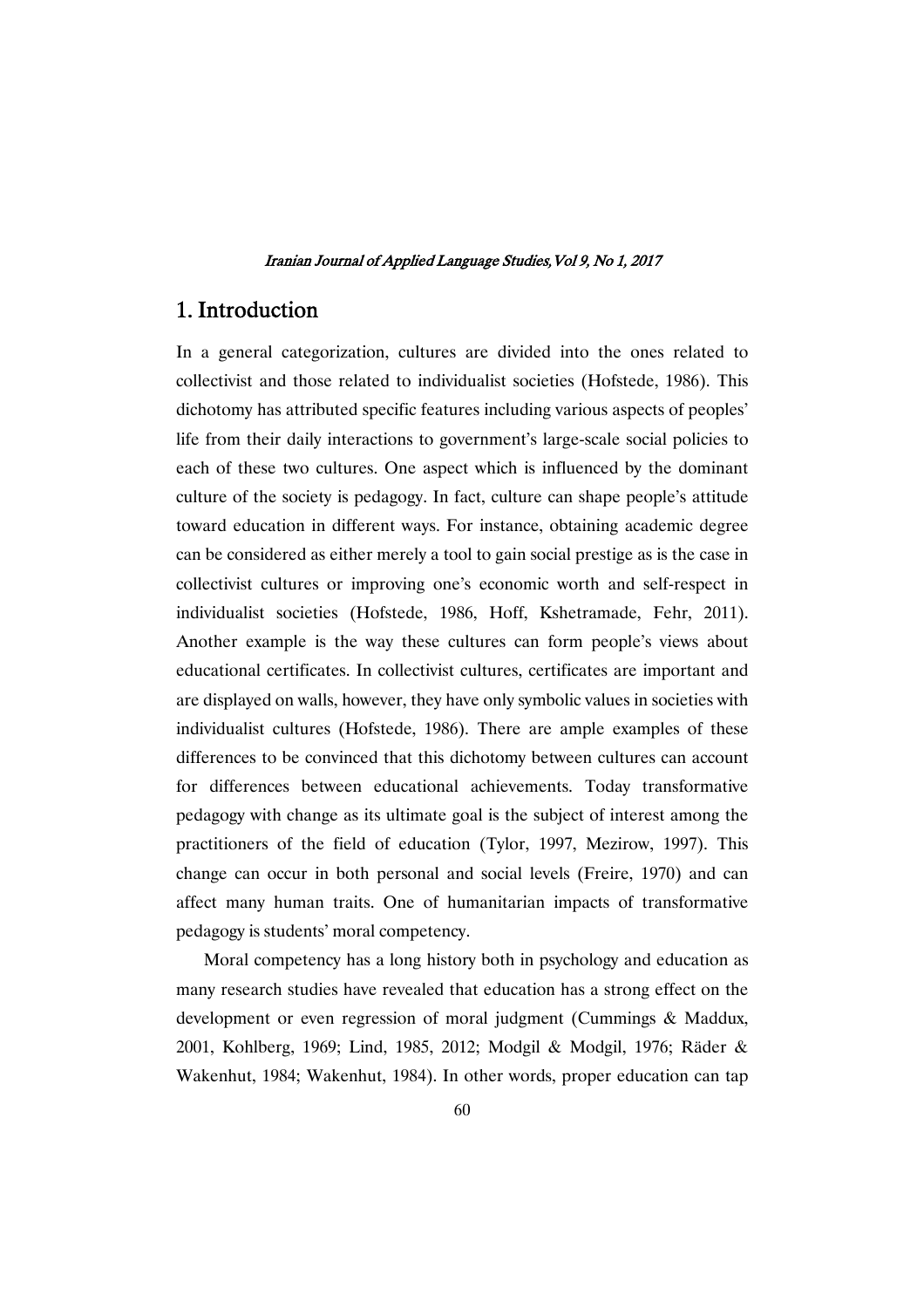the factors affecting moral judgment of students and hence helps the growth of moral judgment. Factors affecting moral judgment can best be fostered in democratic situations where people have the chance to express their ideas freely without any fear to lose their face and the discipline of English language and literature is assumed to be one of such contexts (Miller, 1987).

# 2. Review of the Related Literature

### 2.1. Collectivist Vs. Individualist Societies and Transformative Pedagogy

Transformative view of education dismisses the earlier banking view of education with its emphasis on teachers as a source of knowledge, and instead aims at empowering learners by fostering their personal abilities and psychological potentials and hence pursues a more holistic view about learning (Freire, 1970). Many advocates of transformative pedagogy have proposed "change" as the ultimate aim of education rather than solely assimilating new materials into students' cognitive system (Mezirow, 2003). By change they mean alteration in people's personality, thought and attitudes as well (Mezirow, 2003). Clearly, these changes happen in such diverse aspects of human traits that any investigation into these changes should be conducted considering the dominant cultural norms within which transformative pedagogy is practiced. In fact, cultures influence not only people's attitude toward education, but also people's opinion about their favorite educational tasks and activities. Culture can even determine the pattern of student-teacher interaction (Hofstede, 1986). While individualism lays emphasis on personal achievements such as scientific innovations and every action which helps one to find outstanding place compared to others, collectivist societies emphasize the larger group existence (Hofstede, 1986). Independence, autonomy, selfreliance, uniqueness, achievement and competition are related to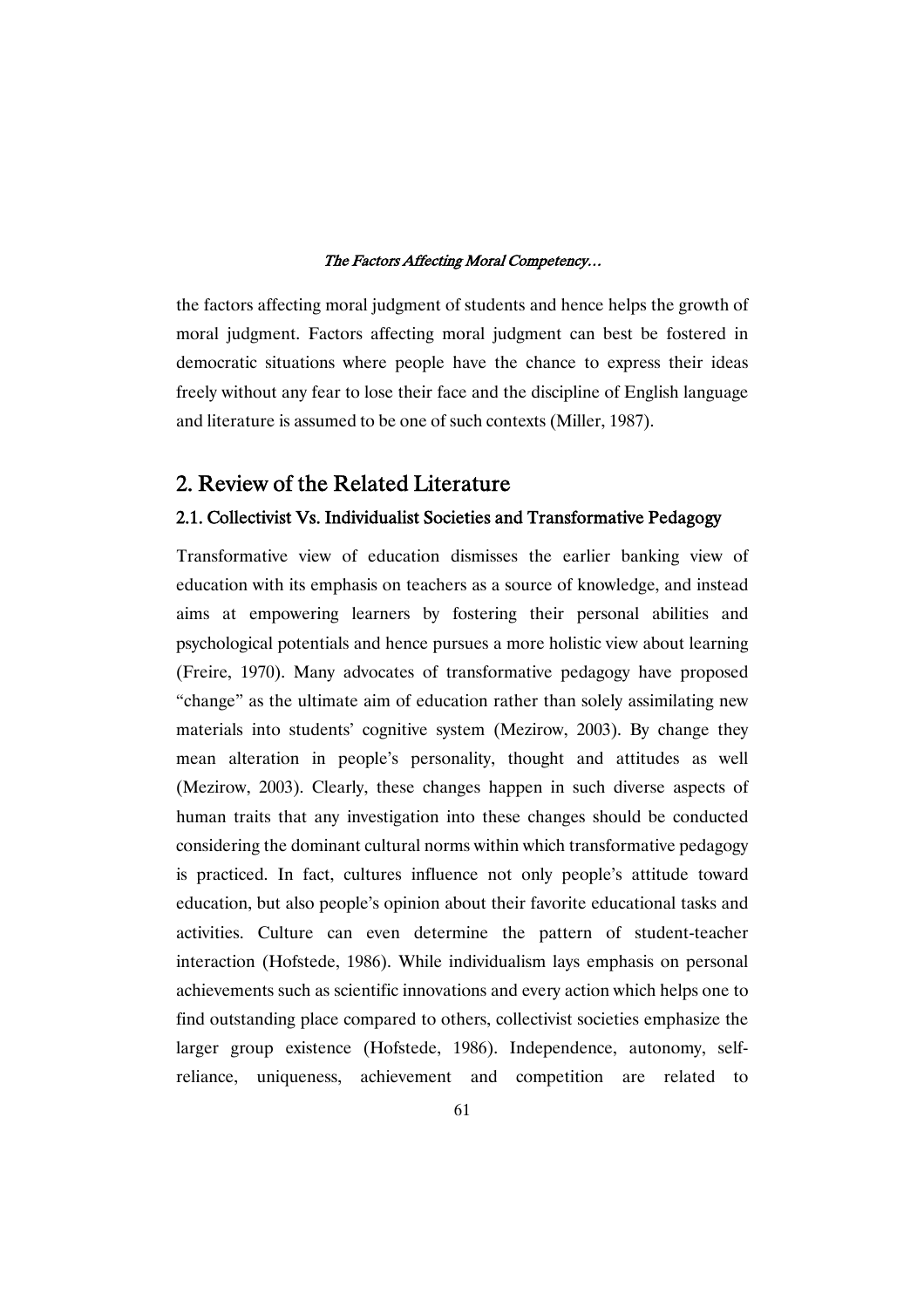individualistic societies. In contract, sense of duty toward one's group, interdependence with others, desire of social harmony & conformity are associated with collectivism (Bellah, Madsen, Sullivan, Swindler & Tripton, 1985, Hofstede, 1980, 2001, Kim, 1994, Markus & Kitayama, 1991, Oyserman et al., 2002). Different cultures can lead to the formation of different perceptions of Self that is formed in relation with others and becomes the basis of human behavior (Greif, 1994) which in turn affects other aspects of human life (Markus & Kitayama, 1991).

### 2.2. Factors Affecting Moral Judgment and English Language and Literature

Moral judgment is defined by Kohlberg as "the capacity to make decisions which are moral and to act in accordance with such judgments" (1984, p. 523). Lind (1988) completed the definition by providing the dual aspect theory of moral judgment which comprises of two layers of affect and cognition which are distinct but inseparable.

Studies on the situations and tasks improving people's moral judgment have shown that education plays a significant role (Kohlberg, 1984). It should be noted that teaching moral judgment does not mean teaching "morally conformist" behavior. In contrast, this type of pedagogy is interested in improving students' analytic understanding which is needed to live in democratic societies (Kohlberg, 1978).

Lind (2002) asserted that the following factors are assumed to play crucial role in fostering students' morality: role taking and good reflection. Role taking is one of the factors which can help the development of social interaction. Social interactions give people the opportunity to take social roles to understand themselves and others better and realize that others have the same expectations and desires (Kohlberg, 1984). This way, any increase in the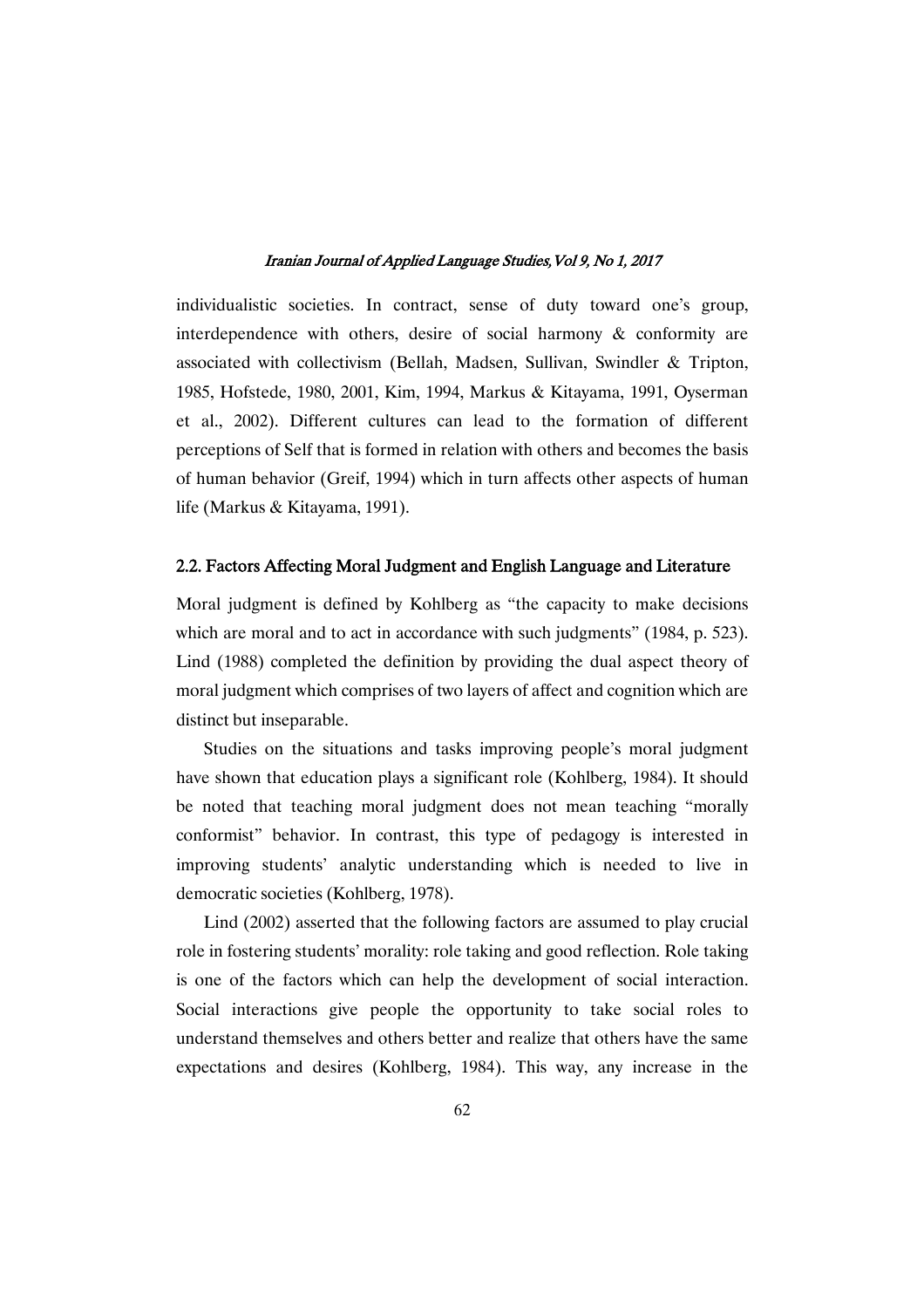number of one's social roles will directly lead one to higher levels of moral competence. This growth of moral competence is based on the higher stages of role taking and type of situations that society should provide for people to help their improvement. Academic contexts can considerably develop moral judgment by offering contexts in which one is required to participate in some social events (Lind, 2001).

Guided reflection is another concept related to the development of moral competence in educational. While scholars like Piaget and Kohlberg assume social role taking as the most important factor in developing one's moral judgment, other scholars such as Sprinthall & Reiman (1996) hypothesized that guided reflection is equally important in fostering moral development. In this context, Sprinthall, Reiman (1996) and Reiman (2000) have conducted fieldbased research that proved role-taking and guided reflection as two key conditions for psychological and moral growth.

In a different vein, a study conducted by Javadimehr et al. (2015a) revealed that presence of four factors of focus, sharing, challenge and support in educational settings accounts for higher moral judgment attainment. Three factors of focus, sharing and challenge are related to cognitive side of moral judgment and support is related to the realm of affect. It is said that factors affecting moral judgment are present in democratic situations (Javadimehr et al., 2015b) where students have the opportunity to express their opinions. Miller (1987) assumes that literature exposes one to many situations where he can freely express himself and have the chance to identify with different characters.

Therefore, this study aimed at investigating the transformative power of pedagogy in Iranian collectivist society. This study aimed at answering the following questions: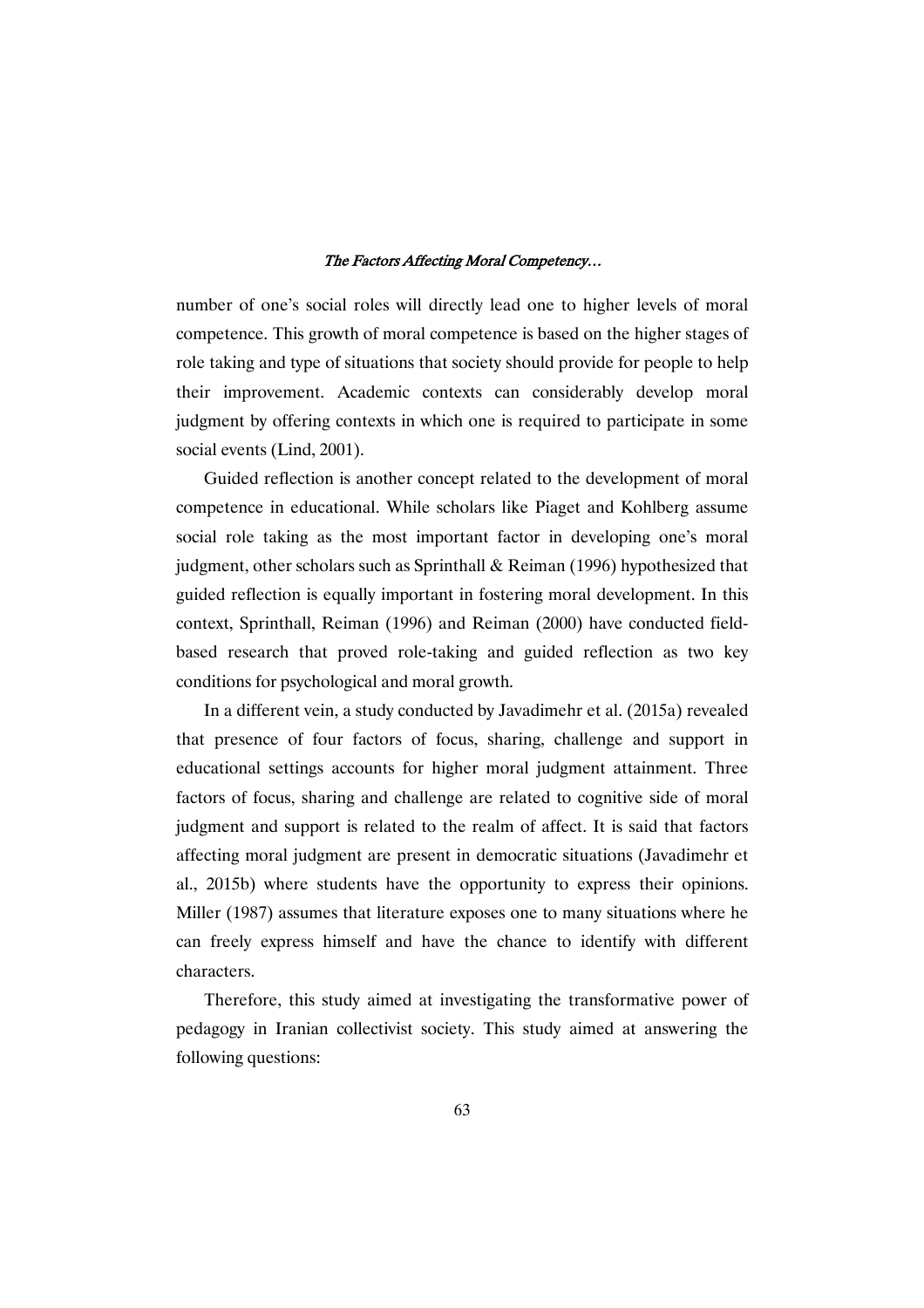- 1. Do the courses covered in each academic year affect cognitive and affective factors underlying MJ of students majoring in English language and literature differently?
- 2. What is the pattern of changes of the cognitive and affective factors underlying MJ in the four academic years for students majoring in English language and literature?

# 3.Methodology

### 3.1.Participants

Four hundred undergraduate students participated in this study. They were from two universities of Ferdowsi University of Mashhad and Shahid Beheshti University of Tehran. To have a balanced design, some participants were randomly omitted from each group to have 100 students in each academic year.

### 3.2. Data Collection and Procedure

Students filled the FAMC test (factors affecting moral competency test) (Javadimehr et el., 2015a). They rated all the courses they had passed in previous academic semesters as well as the courses that they were to pass in that academic semester. FAMC was constructed on a 5-point Likert scale from 1(never) to 5(almost always) and validated through factor analysis model and estimation of criterion related validity with validated and reliable moral judgment test (MJT) (Lind, 1998). Items of this questionnaire were developed based on the dual aspect model of Lind (2002) which defines moral competency in terms of two domains of affect and cognition. It assesses the role of 3 factors of Focus, Sharing and Challenge influencing cognitive domain and Support as one major factor influencing affective domain. After collecting the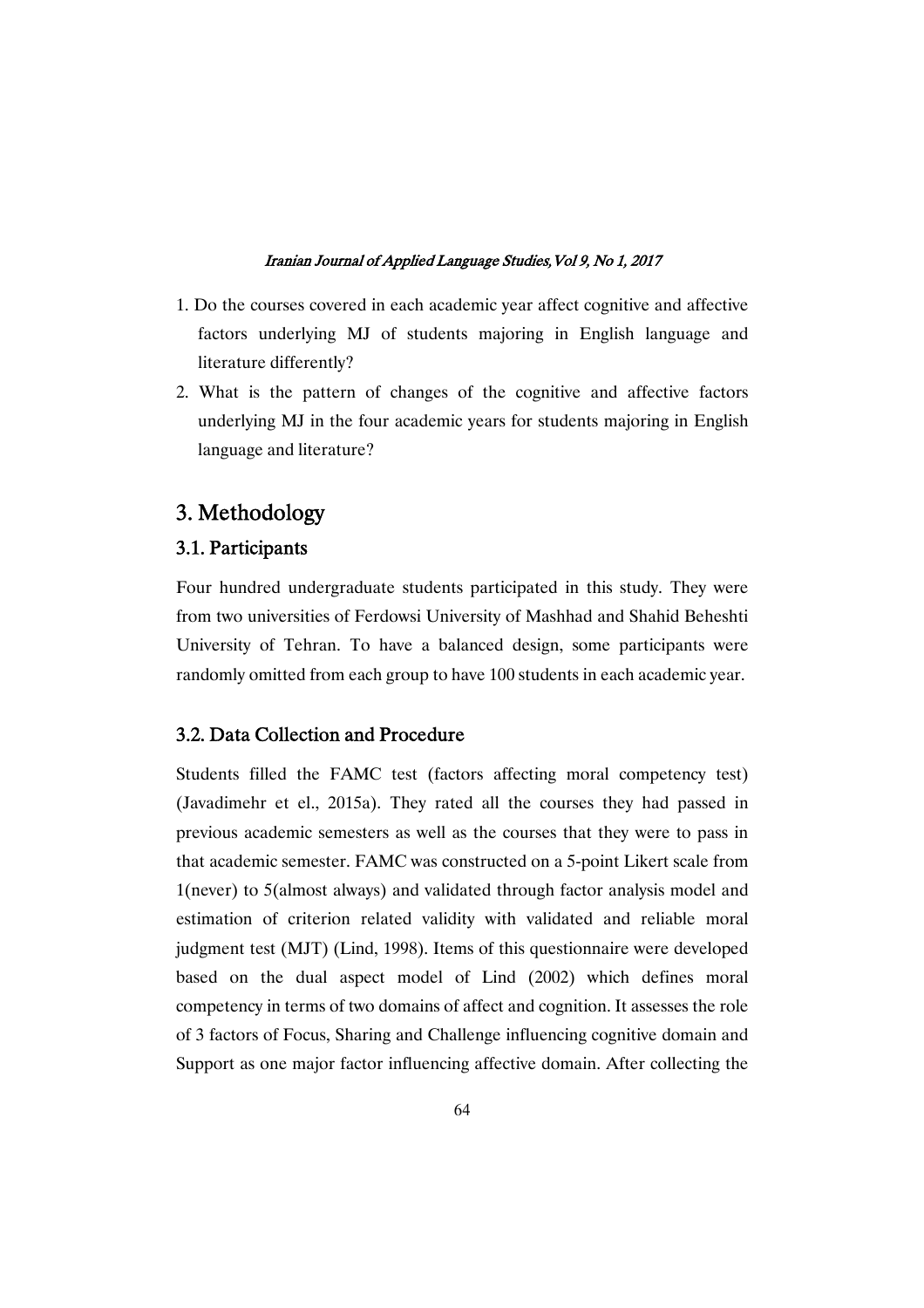tests, they were scored and the data obtained were the basis for the comparison of academic years in terms of their cognitive and affective loads.

# 4.Results

# 4.1. FAMC in Academic Year 1

To investigate the effect of four academic years on the four factors underlying moral judgment growth, One-way ANOVA test was used. Table 1 displays the descriptive statistics and table 2 shows results of One-way ANOVA for year 1 of studying English language and literature at university.

| Academic Yearl |              |     |           |      |                   |         |
|----------------|--------------|-----|-----------|------|-------------------|---------|
| Factor         | year         | N   |           |      | Mean Std. Minimum | Maximum |
| Focus          | $\mathbf{1}$ | 100 | 44.89     | 3.12 | 20                | 100     |
| Share          | $\mathbf{1}$ | 100 | 30.12     | 3.45 | 20                | 99.12   |
| Challenge      | 1            |     | 100 24.98 | 2.12 | 20                | 42      |
| Support        | 1            | 100 | 84.35     | 2.10 | 20                | 100     |

Table 1. Descriptive Statistics for Subcomponents of Moral Competency in the Academic Year1

As table 1 displays, the highest mean was for support which was 84.35%, showing that educational setting could help students enjoy emotional support in their classrooms. The lowest mean, 24.98%, was related to challenge indicating that students did not have enough chances to challenge others' ideas or being criticized by others. Focus, 44.89%, was the second factor present in year-1 classes and the third important factor was sharing, 30.12%.

Results of One-way ANOVA test (Table 2), illustrated that there is a significant difference between the scores of focus, sharing, challenge and support in year 1 of studying English literature ( $p < 0.05$ ).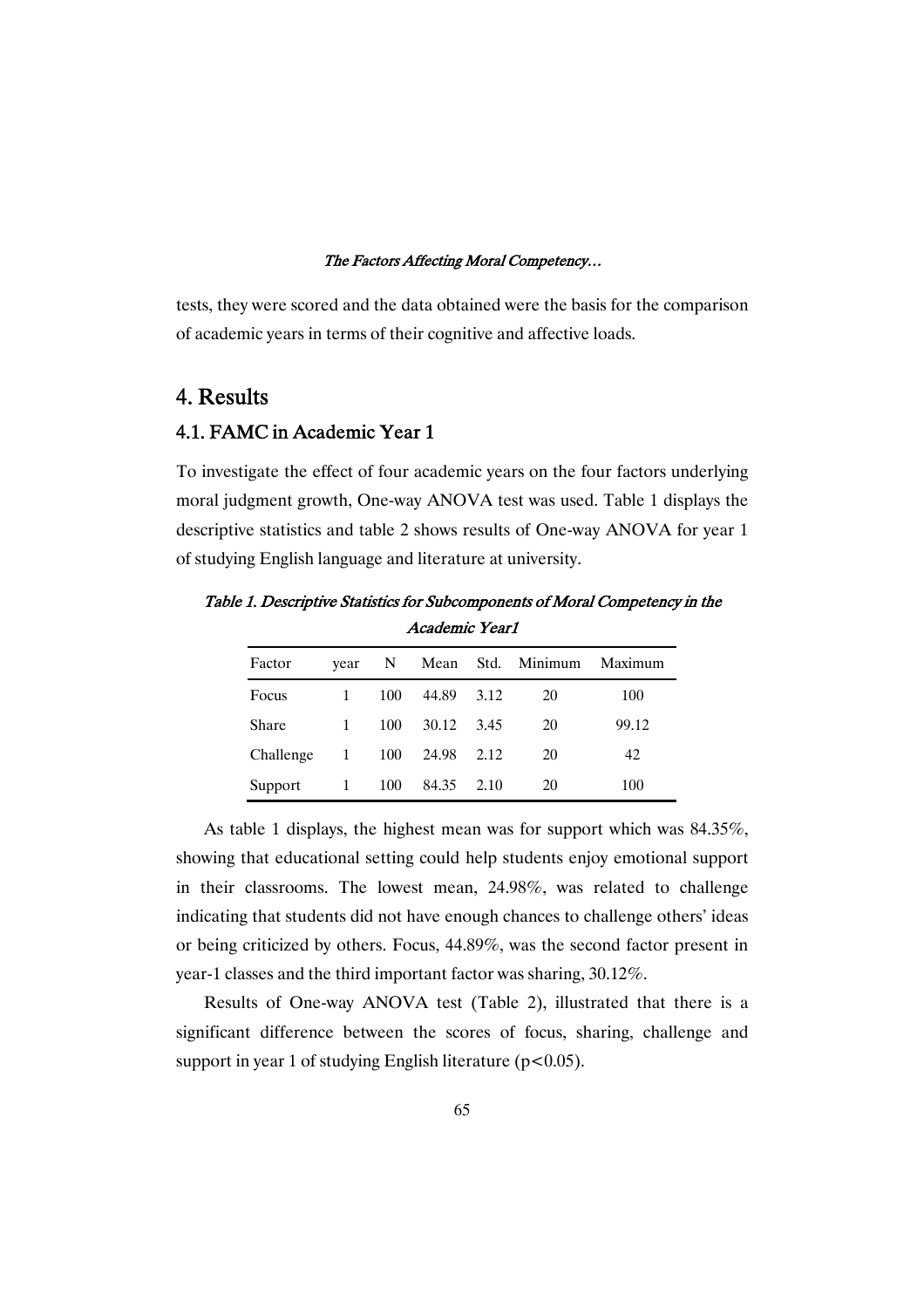Table 2. One-way ANOVA between sub-Components of Moral Competency in the Academic Year1

|                | Sum of Squares |    | Df Mean Square | F    | Sig. |
|----------------|----------------|----|----------------|------|------|
| Between Groups | 12254.89       | 3  | 3063.72        | 9.08 | .000 |
| Within Groups  | 55147.005      | 96 | 112.11         |      |      |
| Total          | 67401.94       | 99 |                |      |      |

To have multiple comparison of the cognitive and factors and investigate if the difference between them is significant Scheffe test was employed. Table 3 reports the findings of Scheffe test.

Table 3. Scheffe Test for Multiple Comparison of Subcomponents of Moral Competency in the Academic Year 1

| Year                | Mean difference | Std. Error | Sig.  |
|---------------------|-----------------|------------|-------|
| Focus $\&$ share    | $-3.14$         | 2.67       | 0.24  |
| Focus& challenge    | -4.56           | 2.67       | 0.00  |
| Focus & support     | $-3.16$         | 2.67       | 0.00  |
| Share & challenge   | 6.72            | 2.67       | 0.00  |
| Share $&$ support   | 5.45            | 2.67       | 0.00  |
| Challenge & support | $-6.35$         | 2.67       | 0.001 |

### 4.2. FAMC in Academic Year 2

Table 4. Descriptive Statistics for Subcomponents of Moral Competency in the Academic

|           |     |       | Year 2         |         |         |
|-----------|-----|-------|----------------|---------|---------|
|           | N   | Mean  | Std. Deviation | Minimum | Maximum |
| Focus     | 100 | 50.12 | 1.12           | 20.12   | 100     |
| Share     | 100 | 49.13 | 2.13           | 20.34   | 97.13   |
| Challenge | 100 | 22.50 | 3.17           | 20.01   | 52.3    |
| Support   | 100 | 90.53 | 3.40           | 20.52   | 100     |
|           |     |       |                |         |         |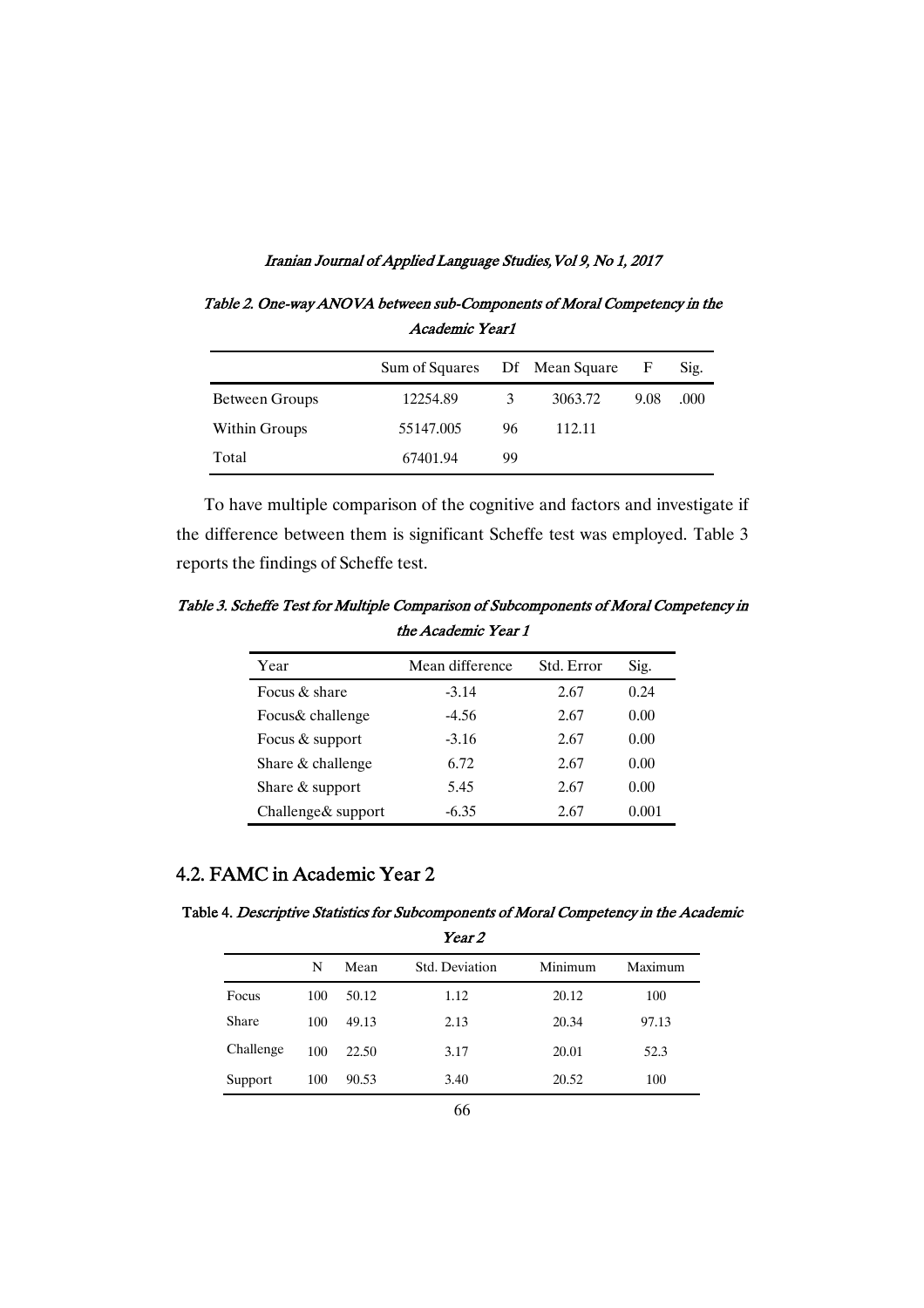Table 4 reveals that students' mean of focus increased from 44.89% in the first year to 50.12% in the second academic year. The same growing pattern is also witnessed for sharing and support reaching 49.13% and 90.53% respectively. Challenge scores saw a decrease by 2.48% from the year 1 to year 2. In the second year, like the first year, emotional support was the most prevailing factor and challenge was the least attended factor. Like the first year focus was the second prevalent factor, but sharing, unlike the first year, is closer to focus in the second year, the gap between them decreased from about 14% in the year 1 to 1% in the second year. The results of one–way ANOVA test (Table 5) showed that there is significant difference between four factors of focus, sharing, challenge and support in the second academic year  $(P<0.05)$ .

Table 5. One-way ANOVA between Subcomponents of Moral Competency in the Academic Year 2

|                | Sum of Squares |    | Df Mean Square | $\mathbf{F}$ | Sig.     |
|----------------|----------------|----|----------------|--------------|----------|
| Between Groups | 17970.28       | 3  | 4492.57        |              | 6.78.000 |
| Within Groups  | 71880.2        | 96 | 112.11         |              |          |
| Total          | 89850.48       | 99 |                |              |          |

Table 6 presents the results of Scheffe test for multiple comparisons of these four factors.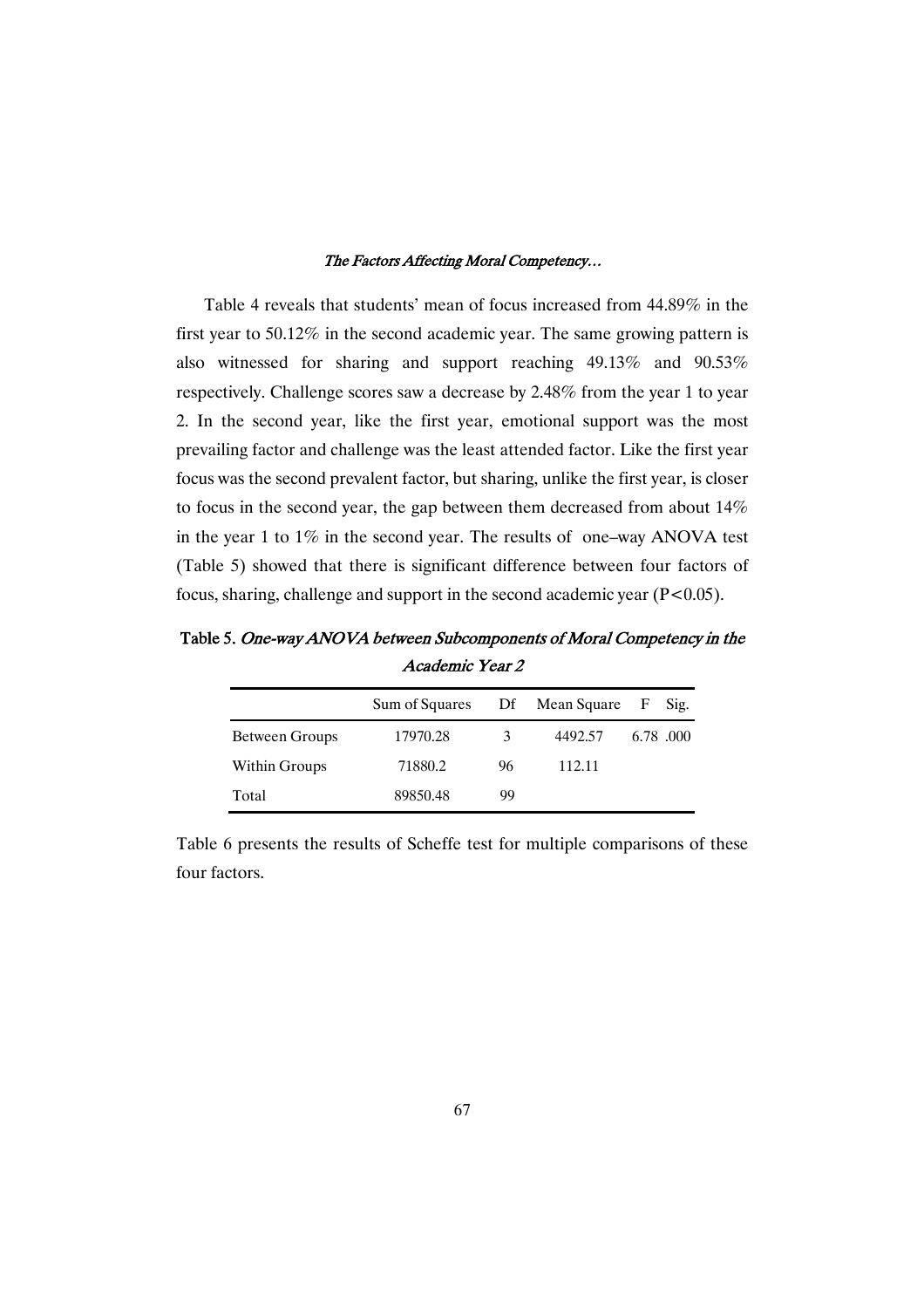| Year                | Mean difference | Std. Error | Sig.  |
|---------------------|-----------------|------------|-------|
| Focus & share       | $-2.13$         | 3.14       | 0.02  |
| Focus & challenge   | $-4.56$         | 3.14       | 0.01  |
| Focus & support     | $-2.10$         | 3.14       | 0.00  |
| Share & challenge   | 8.12            | 3.14       | 0.10  |
| Share $&$ support   | 6.81            | 3.14       | 0.00  |
| Challenge & support | $-8.60$         | 3.14       | 0.001 |

Table 6. Scheffe Test for Multiple Comparison of Subcomponents of Moral Competency in Academic Year<sub>2</sub>

Scheffe test showed that focus and share are insignificantly different  $(p>0.05)$  but all other cognitive and affective factors are significantly different from each other in the second year of studying English language and literature to answer the research question 1 and to investigate the cognitive and affective factors affected in the third year of studying English literature at university, the scores of students for all these four factors were measured. The descriptive statistics are provided in table 7. It should be noted that, there was increase in all cognitive and affective factors. The factor of focus grew from 50.12% from the year two to 63.84% in the year three. Share increased from 49.13% to 60.11%, support which was the highest score in previous years witnessed rise from 90.53% in the year two to 91.29% in the year three which is the highest score among all four factors and challenge increased from 22.50% to 29.49% in the third academic year.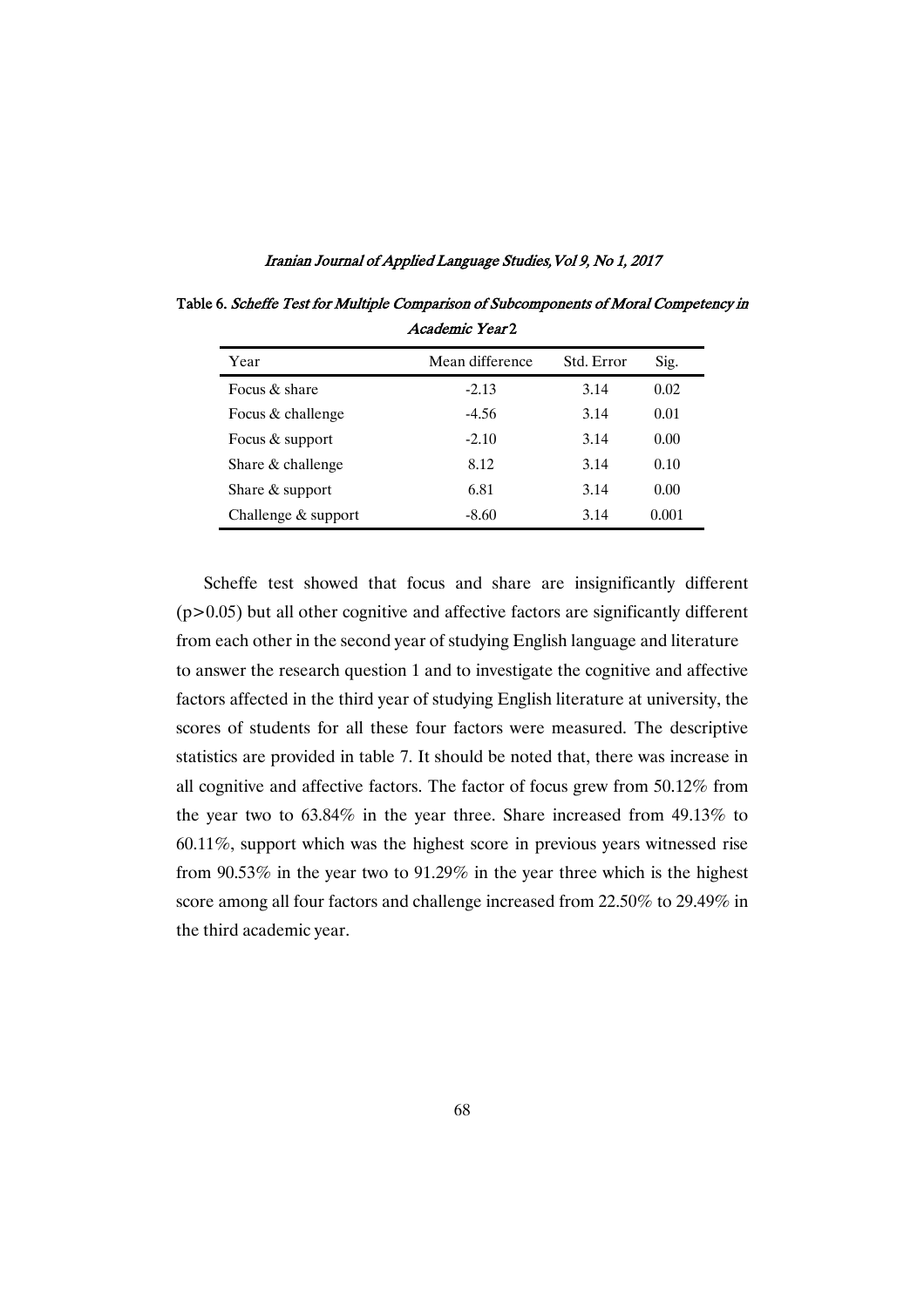### 4.3. FAMC in Academic Year 3

Table 7. Descriptive Statistics for Subcomponents of Moral Competency in the AcademicYear3

|           | ліайснік театэ |       |      |       |                 |  |  |
|-----------|----------------|-------|------|-------|-----------------|--|--|
|           | N              | Mean  | Std. |       | Minimum Maximum |  |  |
| Focus     | 100            | 63.84 | 1.45 | 67.12 | 100             |  |  |
| Share     | 100            | 60.11 | 3.16 | 56.16 | 100             |  |  |
| Challenge | 100            | 29.49 | 3.46 | 25.3  | 50.01           |  |  |
| Support   | 100            | 91.29 | 4.67 | 69.2  | 100             |  |  |

To explore if the difference between these four factors is significant in the year three, one -way ANOVA was run the results of which are presented in Table 8.

Table 8. One-way ANOVA for Subcomponents of Moral Competency in the Academic Year 3

|                | Sum of Squares | Df | Mean Square | F    | Sig. |
|----------------|----------------|----|-------------|------|------|
| Between Groups | 29468.8        | 3  | 2113.2      | 7.89 | .000 |
| Within Groups  | 117875.2       | 96 | 723.11      |      |      |
| Total          | 147344         | 99 |             |      |      |

Table 8 displays that there is a significant difference between four factors of focus, sharing, challenge and support in the year three.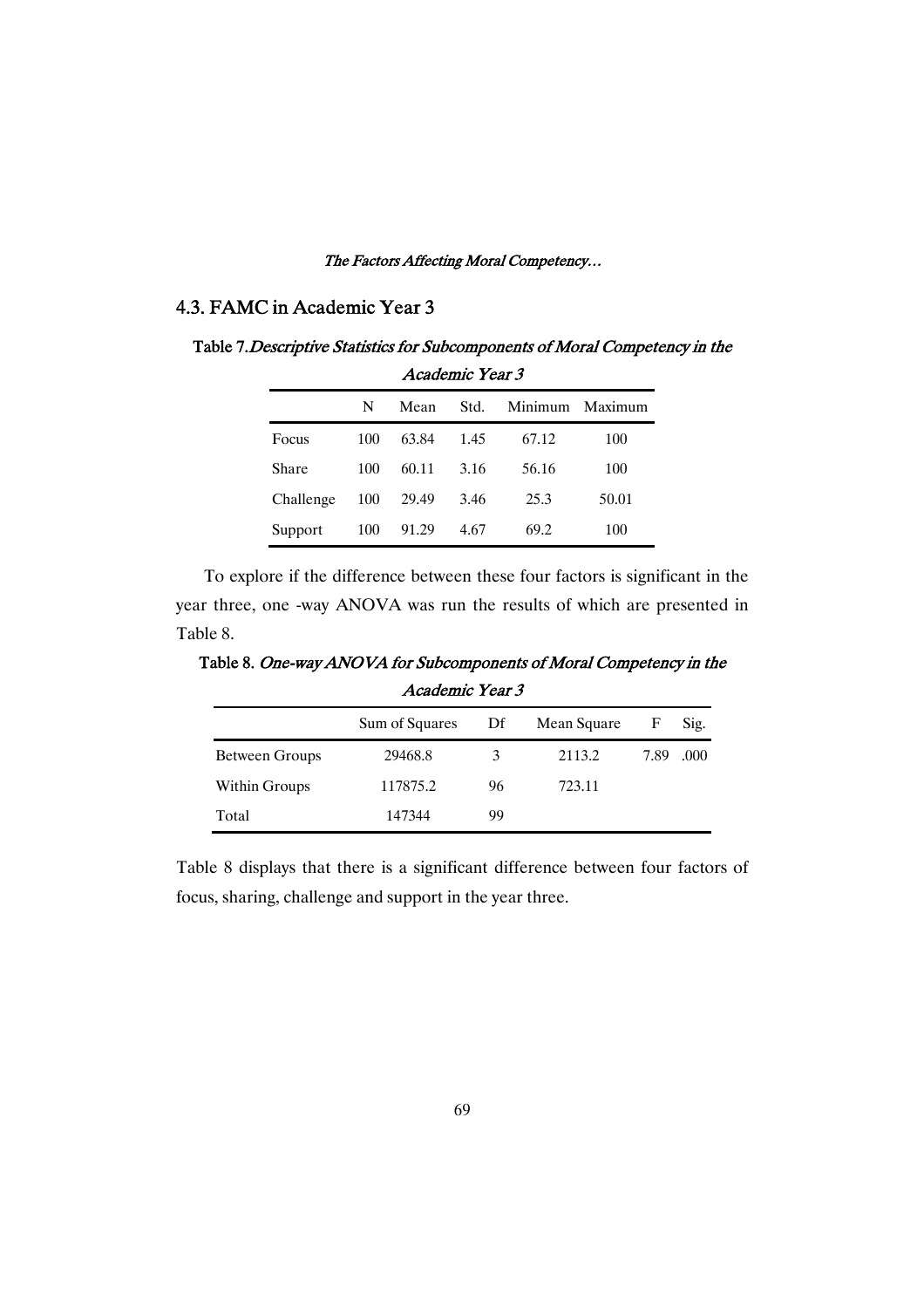| Year                  | Mean difference | Std. Error | Sig. |
|-----------------------|-----------------|------------|------|
| Focus & share         | $-4.16$         | 2.12       | 0.15 |
| Focus & challenge     | $-3.52$         | 2.12       | 0.00 |
| Focus & support       | $-1.34$         | 2.12       | 0.00 |
| Share & challenge     | $-3.72$         | 2.12       | 0.00 |
| Share $&$ support     | 8.65            | 2.12       | 0.00 |
| Challenge $&$ support | $-6.78$         | 2.12       | 0.00 |

Table 9. Scheffe Test for Multiple Comparison of Four Factors in the Academic Year 3

To have detailed multiple comparison of these factors, Scheffe test was run (table 9).

As it is shown on table 9, the difference between focus and share is not significant in the year three  $(p>0.05)$ . However, there are significant differences between focus and challenge, focus and support, share and challenge, share and support, and challenge and support (p>0.05).

### 4.4. FAMC in Academic Year 4

Table 10. Descriptive Statistics for Four Factors in the Academic Year 4

| Focus     | 100 | 74.05 | 3.56 | 50.2 | 100  |
|-----------|-----|-------|------|------|------|
| Share     | 100 | 66.59 | 3.87 | 65.1 | 100  |
| Challenge | 100 | 41.99 | 2.46 | 30.4 | 56.5 |
| Support   | 100 | 91.06 | 4.21 | 75.6 | 100  |

As table 10 shows the same rising trend which was seen in the previous years is also evident in the year four. Three cognitive and affective factors of focus, sharing and challenge saw growth. Focus rose from 63, 84% in year three to 74.05% in the year four, sharing from 60.11% to 66.59%, challenge from 29.49% to 41.99%. However, support decreased from 91.29% to 91.06%.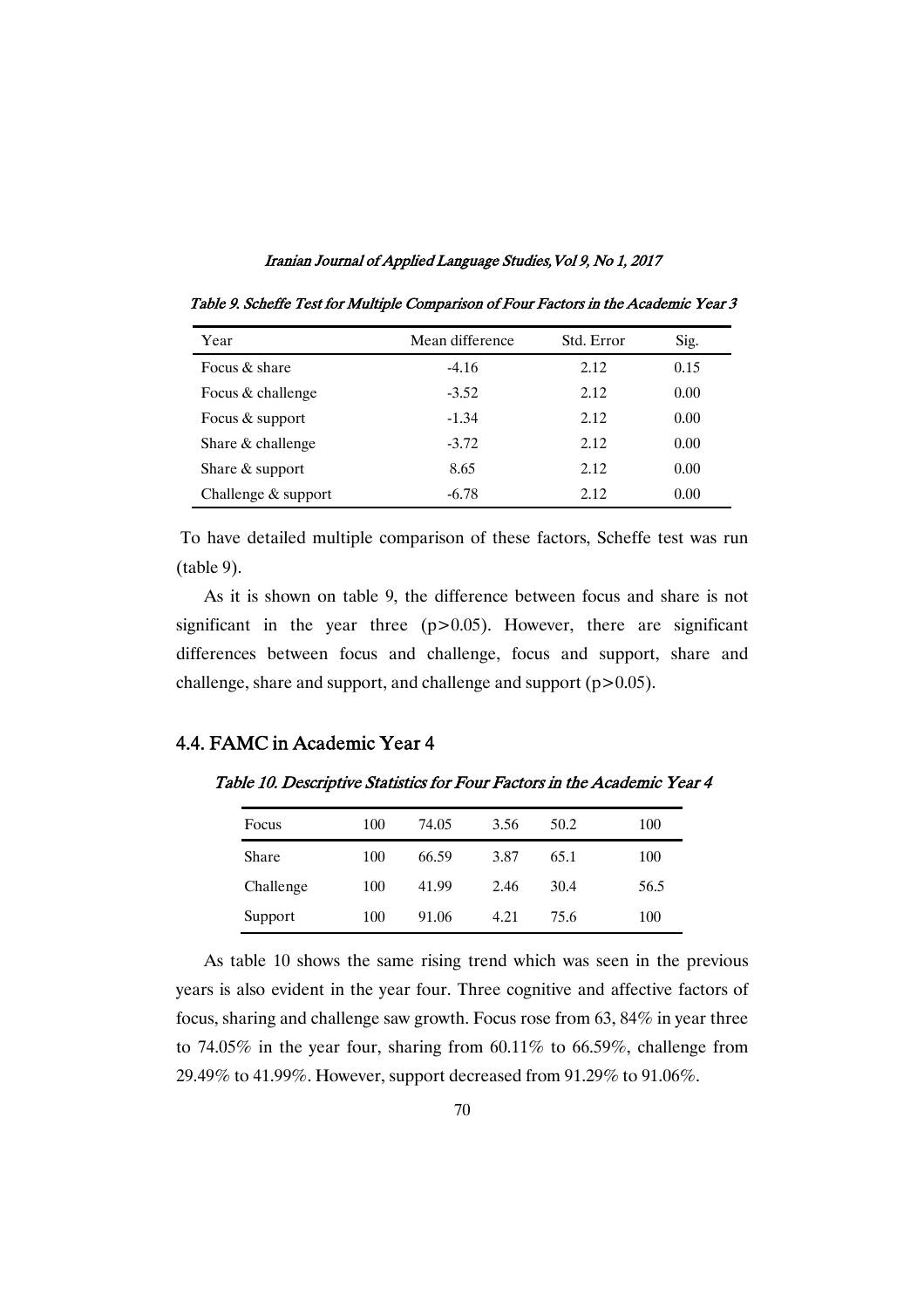One way ANOVA was run to investigate if these changes have led to a significant difference between the factors in the year four (Table 11).

|                | Sum of Squares | Df | Mean Square | F    | Sig. |
|----------------|----------------|----|-------------|------|------|
| Between Groups | 34300.1        |    | 9000        | 2.45 | .01  |
| Within Groups  | 137200.1       | 96 | 2248        |      |      |
| Total          | 171500.2       | 99 |             |      |      |

Table 11. One-way ANOVA for FAMC in the Academic Year 4

As the results of table 11 Show, there is significant difference between these factors in the year four  $(P<0.05)$ .

| Year                  | Mean difference | Std. Error | Sig. |
|-----------------------|-----------------|------------|------|
| Focus $\&$ share      | 2.13            | 3.12       | 0.01 |
| Focus & challenge     | 3.45            | 3.12       | 0.00 |
| Focus & support       | $-1.31$         | 3.12       | 0.00 |
| Share & challenge     | $-2.34$         | 3.12       | 0.00 |
| Share $&$ support     | 6.62            | 3.12       | 0.00 |
| Challenge $&$ support | $-5.78$         | 3.12       | 0.00 |

Table 12. Scheffe Test for Multiple Comparison of FAMC Scores in Year4

Scheffe was used to explore the differences (table 12). The results of multiple comparison (table13) indicated that there was significant difference between all cognitive and affective factors constituting FAMC scale. It showed that in spite of the fact that though a growth was seen in cognitive and affective factors affecting students' MJ scores, they did not develop similarly in all of these factors.

Figure 1 shows the overall changes of four factors of focus, sharing, challenge and support during the four-year period of academic study.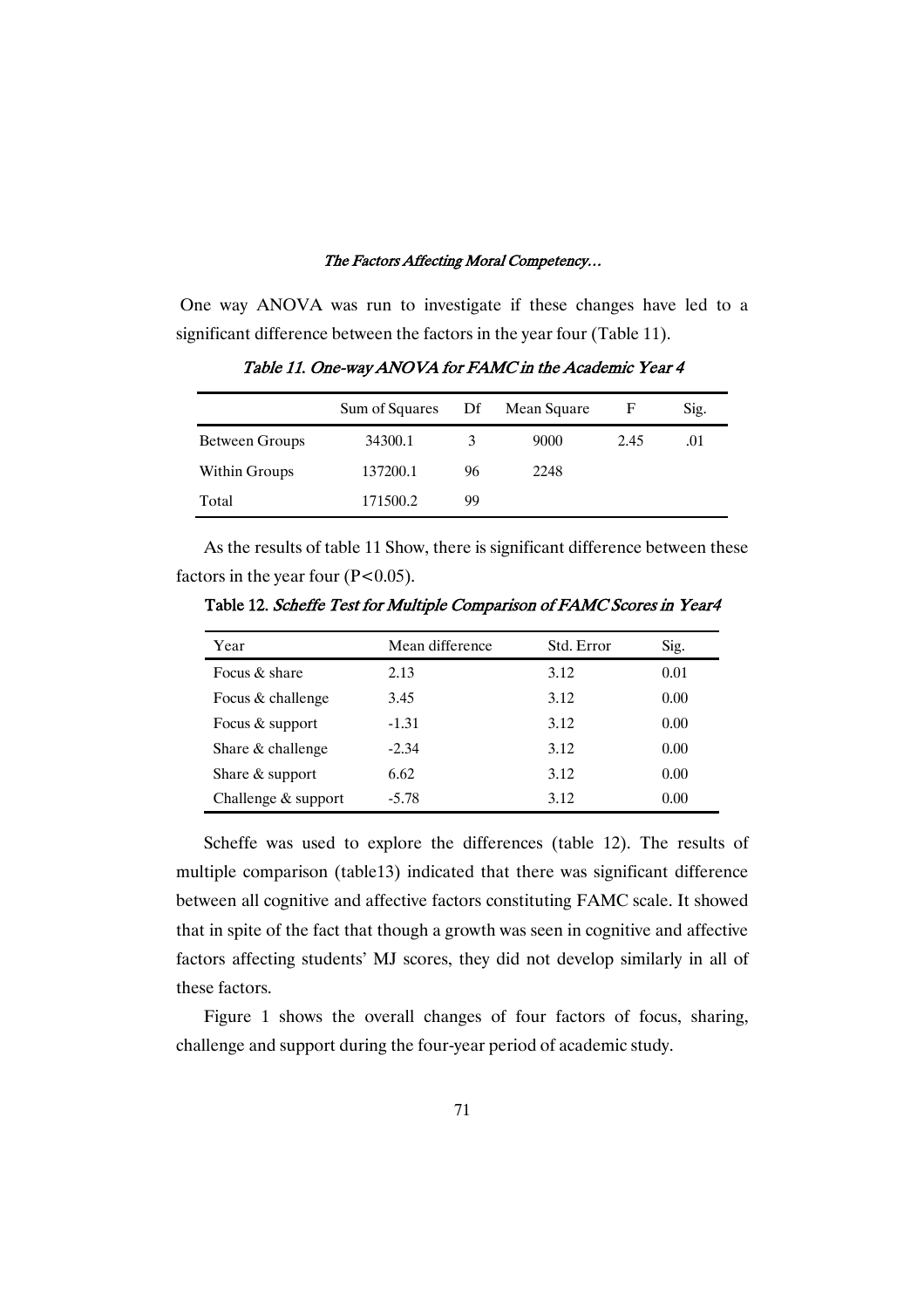

Iranian Journal of Applied Language Studies, Vol 9, No 1, 2017

Figure 1. Comparison of Cognitive and Affective Factors of FAMC From Year 1 To 4

As it is clear from the figure1, support was the dominant factor in all four years with a small growth from year 1 to year 4. The second level belongs to focus which gradually increased from year 1 to year 4. Share factor maintained the third place. It also experienced gradual rise during this period, only becoming equal to focus in the year 2. The least attended factor during this period was challenge. It saw a decline from year 1 to 2, in other academic years it could have some increase but quite negligible in comparison with other factors.

Over all, it is clear from the data that challenge was the least improved factor but support was the most developed one in the four-year period of academic education of English language and literature students.

# 5. Discussion and Conclusions

As the aim of this study was to investigate the pattern of factors affecting moral competency in Iranian collectivist society, it would be clarifying to compare the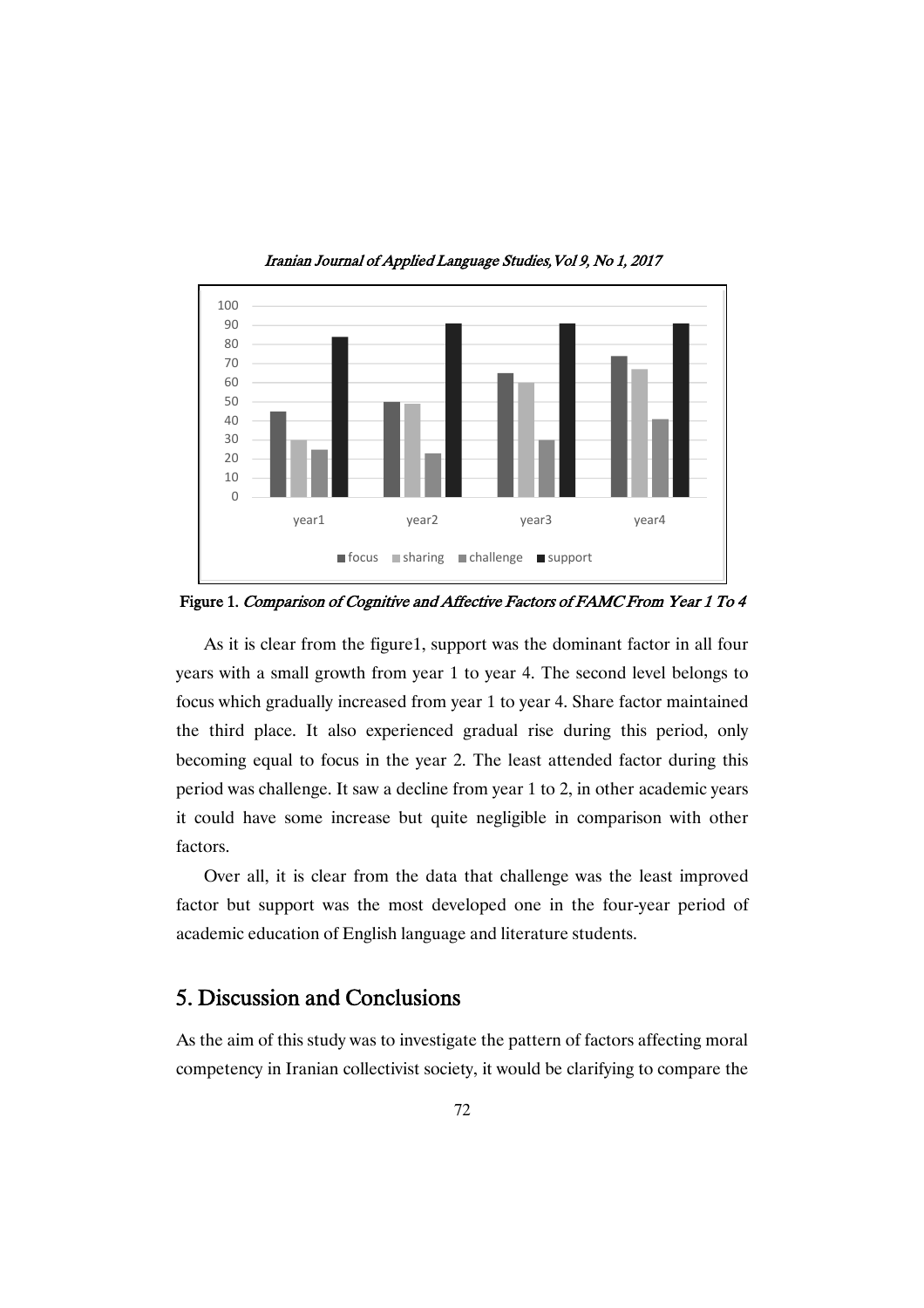results with individualistic culture. It is assumed that presence of these factors leads to higher moral judgment attainment therefore the researcher explored any possible norm for the growth of moral judgment in individualistic societies. Lind (2002) proposed that university students in Germany have the average impact of 3.5 C-points per year on students' moral competency. The same gain has been found for other European countries (Lind, 2008a). In other studies, Lind (2000) and Schillinger (2006) showed that the average growth was 4 Cscore in moral judgment per academic year. Almost the same results was gained by Javadimehr et al. (2015b) and students' mean of C-scores increased 3.25 C-scores from the year1 to 2. It was 3.56 C-scores from the year 2 to 3 and 5.04 from the year 3 to 4. These findings revealed that in both collectivist and individualistic societies, schooling could help the development of moral judgment by providing cognitive and affective situations leading to higher moral judgment attainment.

Regarding the cognitive and affective factors underlying MJ, a pattern of growth was seen for each of the factors of focus, share, challenge and support. The findings of the present study showed that undoubtedly support was the dominant factor in all four years of studying but challenge is the least scored factor. Focus and sharing were always mid-level factors. In FAMC test, challenge was defined as the ability to challenge others, to be able to analyse problems from different aspects and to contrive more than one solution to a single problem (Javadimehr et al., 2015a). Reviewing the literature on the comparison of individualistic and collectivist, it was found that people in individualist societies are more apt to voice their own opinions and are more opinionated than those living in collectivist cultures (Davidson, 1998). This difference in expressing one's opinions can take its roots from different perception of "Self" developed in these two types of cultures (Markus &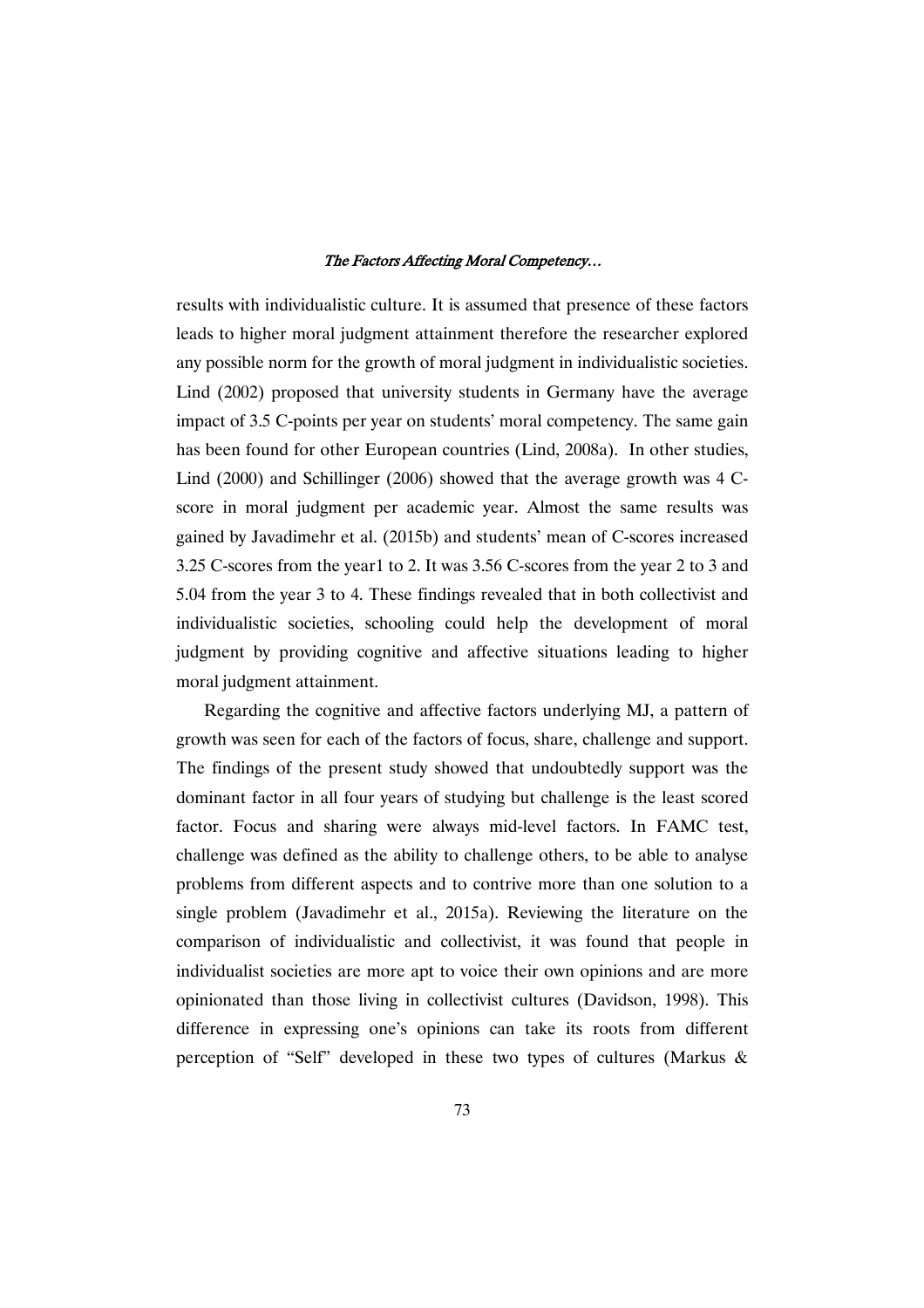Kitayama, 1991). People from independent cultures are more direct in expressing their ideas, whereas individuals living in interdependent cultures tend to de-emphasize the role of individuals and hence avoid directly expressing their ideas especially when it disagrees with the rest (Davidson, 1998). Many studies have been conducted to show the linguistic differences between independent and interdependent societies. Kashima & Kashima (1998) found that people from individualistic cultures commonly use the pronoun "I" & "you" which are widely removed from the speech of people from collectivist societies. Another study conducted by Ma & Schenmann (1997) indicated that 48% of American college students tended to use selfdescription statements to describe themselves which for Kenyan it was only2%. Kenyan showed tendency to describe themselves by statements including information about their roles and memberships but only 7% of American students did so. These studies clearly show that interdependent cultures train people to use linguistic devices in a way to emphasize conformity with the group to which they belong and as is the case in the present article, challenging others is not among the immediate interests of people from collectivist cultures. In contrast, the considerable amount of support available in classrooms can be attributed to the need for a sense of belonging to the group. The factor of support in FAMC was defined as emotional support individuals receive in terms of praise and sense of humor (Javadimehr et al., 2015a). People from collectivist cultures are interested in maintaining harmony and conformity in their relationships with others (Schwartz, 1994, Bond & Smith, 1996). To be conformist member of a society, people should be constantly in a state of "objective self-awareness" (Greif, 1994) which is related to one's "selfknowledge" (Greif, 1994). People from independent societies gain their selfknowledge through an inner search but those in interdependent cultures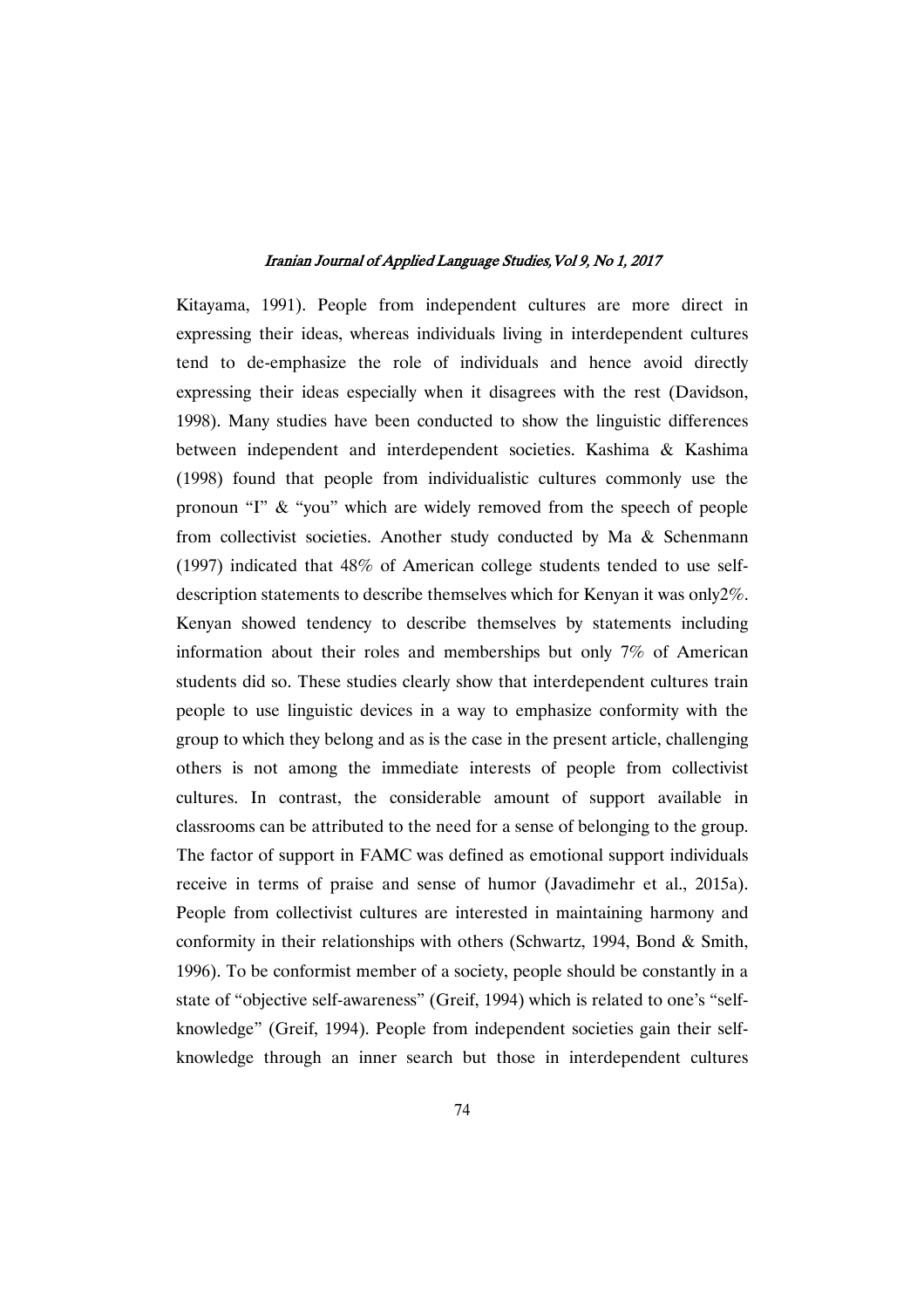acquire this knowledge through evaluation of others. Therefore, it seems natural that individuals living in collectivist societies become more hesitant to express their ideas freely and not to be willing to challenge others which brings with itself the risk of being wrongly evaluated by others. Hein et al. (2008) showed that putting American and Japanese students in mirror room in an exam session could have strong effect on the performance of American students but no significant effect was reported for Japanese students. American students became more self-critical of their behaviors but as Japanese students were constantly in a state of objective self, the mirror did not have such an effect. Kanawaga, Cross & Markus (2001) asserted that students from collectivist cultures had varying levels and types of self-descriptions in front of different persons. This tendency in interdependent societies to maintain harmony goes so far that they encourage people to apologize in situations when independent cultures require people to express their gratitude (Kumatoridani, 1994, Coulmas, 1981, Long, 1998, Nakata, 1989). The reasons for this matter lies in the fact that expressing gratitude is basically highlighting the role of "Self" by thanking for the pleasure gained from the behavior or action of others but apology emphasizes the importance of others and is an effort to maintain conformity to the expense of de-emphasizing "Self"(Davidson, 1998).

The above-cited findings suggest that as collectivist societies have more holistic world view, they are less opinionated as is the case in individualistic cultures (Davidson, 1998). These findings provide ample evidence for the lower status of challenge factor and higher status of support in the Iranian collectivist society.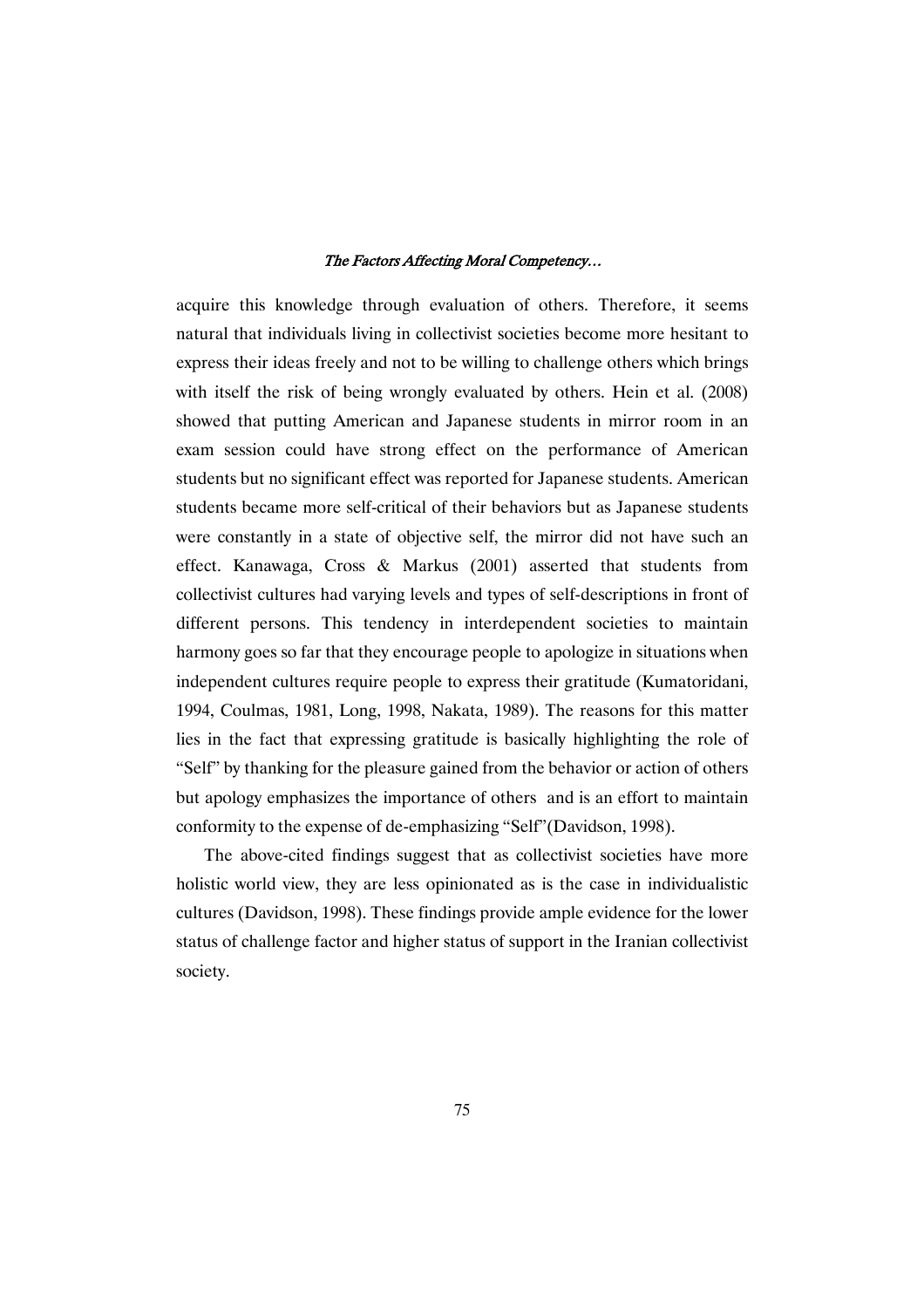### References

- Bellah, R. N., Madsen, R., Sullivan, W. M., Swidler, A., & Tipton, S. M. (1985). Habits of the heart. New York: Perennial Liberary.
- Bond, R., & Smith, P. B. (1996). Culture and conformity: A meta-analysis of studies using Asch's line judgment task. Psychological Bulletin, <sup>119</sup>, 111-137.
- Coulmas, F. (1981). Poison to your soul: Thanks and apologies contrastively viewed. Hague: Mouton.
- Cummings, R., Dyas, L. & Maddux, C.D. (2001) Principled moral reasoning and behavior of preservice teacher education students. American Educational Research Journal, 38, 143–158.
- Davidson, B. (1998). Critical thinking faces the challenge of Japan. *Inquiry, 14*(3), 41-53.
- Freire, P. (1970). Pedagogy of the oppressed. New York: Seabury press.
- Greif, A. (1994). Cultural beliefs and the organization of society: A historical and Theoretical reflection on collectivist and individualist societies. The Journal of Political Economy <sup>102</sup>, 5, 912-950.
- Hoff, K., Kshetramade, M., Fehr, E. (2011). Caste and punishment: The legacy of caste culture in norm enforcement. Economic Journal, 121, 449-475.
- Hofstede, G. (1980). Cultures' consequences. International differences in work-related Values. Beverly Hills, CA: Sage.
- Hofstede, G. (1986). Cultural differences in teaching and learning. International Journal of Intercultural Relations, 10, 301-320.
- Hofstede, G. (2001). Culture's consequences. Comparing values, behaviors, institutions, and organizations across nations. Thousand Oaks, CA: Sage.
- Javadimehr, S., Hosseini, A., Ghonsooly, B., & Pishghadam, R. (2015a). Constructing and validating a scale to measure the factors affecting EFL Learners' moral competency. Journal of Applied Linguistics and Language Research, 2(5), 152-167.
- Javadimehr, S., Hosseini, A., Ghonsooly, B., & Pishghadam, R. (2015b). Investigating the role of academic education on the development of Iranian EFL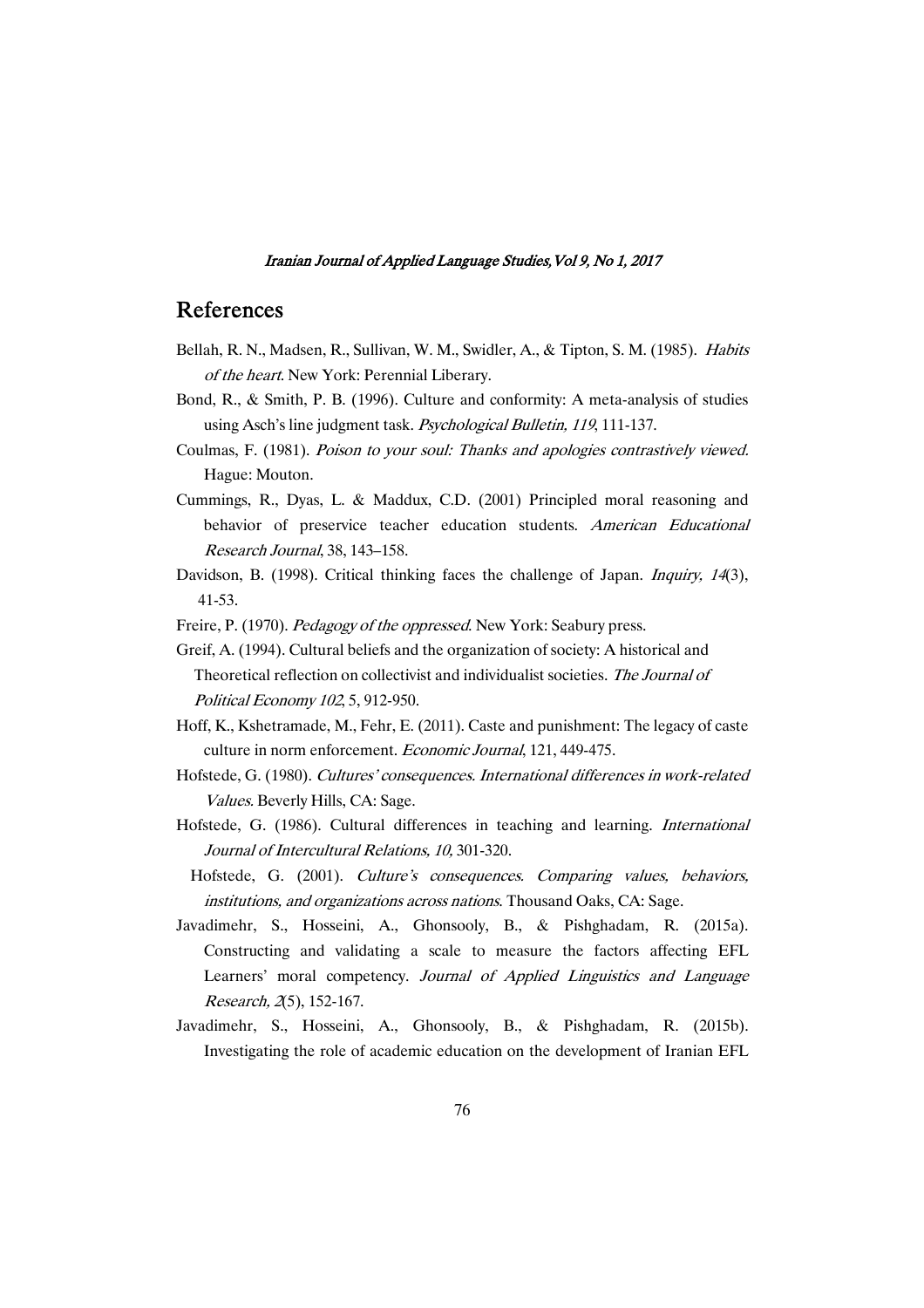learners' moral competency. Journal of Applied Linguistics and Language Research, 2(5), 164-180.

- Kashima, E. S. & Kashima, Y. (1998). Culture and language: The case of cultural dimensions of personal pronoun use. Journal of Cross-Cultural Psychology, <sup>29</sup>, 461-486.
- Kim, U. (1994). Individualism and collectivism: Conceptual clarification and elaboration. Thousand Oaks, CA: Sage.
- Kohlberg, L. (1969). Stage and sequence: the cognitive-developmental approach to socialization. In D. A. Goslin (Ed.), Handbook of socialization-theory and research (pp. 156-242). Chicago: McNally.
- Kumatoridani, T. (1994). The speech act of thanking. *Nihongogaku, 13*(7), 63-71. Lind, G. (1985). Growth and regression in moral-cognitive development. In C. Harding (Ed.), Moral dilemmas: Philosophical and psychological issues in the development of moral reasoning (pp. 99-114). Chicago Precedent Publishing Inc.
- Lind, G. (1988). The importance of role-taking opportunities for self-sustaining moral development. Journal of Research in Education, 1, 25-36. Chicago: Public Press
- Lind, G. (2000). Review and appraisal of the moral judgment test (MJT). University of Konstanz. http://www.unikonstanz.de/ag- moral/pdf/Lind-2000\_MJT-Review-and-Appraisal.pdf
- Lind, G. (2002). Can ethics be taught? Research findings from modern moralpsychology. Berlin: Logos-Verlag.
- Lind, G. (2008a). The meaning and measurement of moral judgment competence<sup>a</sup> dual aspect theory. Creskill: Hampton Press.
- Lind, G. (2012). Democratic competences and social practices in organizations. Wiesbaden: Springer.
- Long, C. (1998). The use of apology expressions in Japanese gratitude situations (Master's thesis). Osaka University, Japan.
- Markus, H., & Kitayama, S. (1991). Culture and the self: Implications for cognition Emotion, and motivation. Psychological Review, <sup>98</sup>, 224-253.